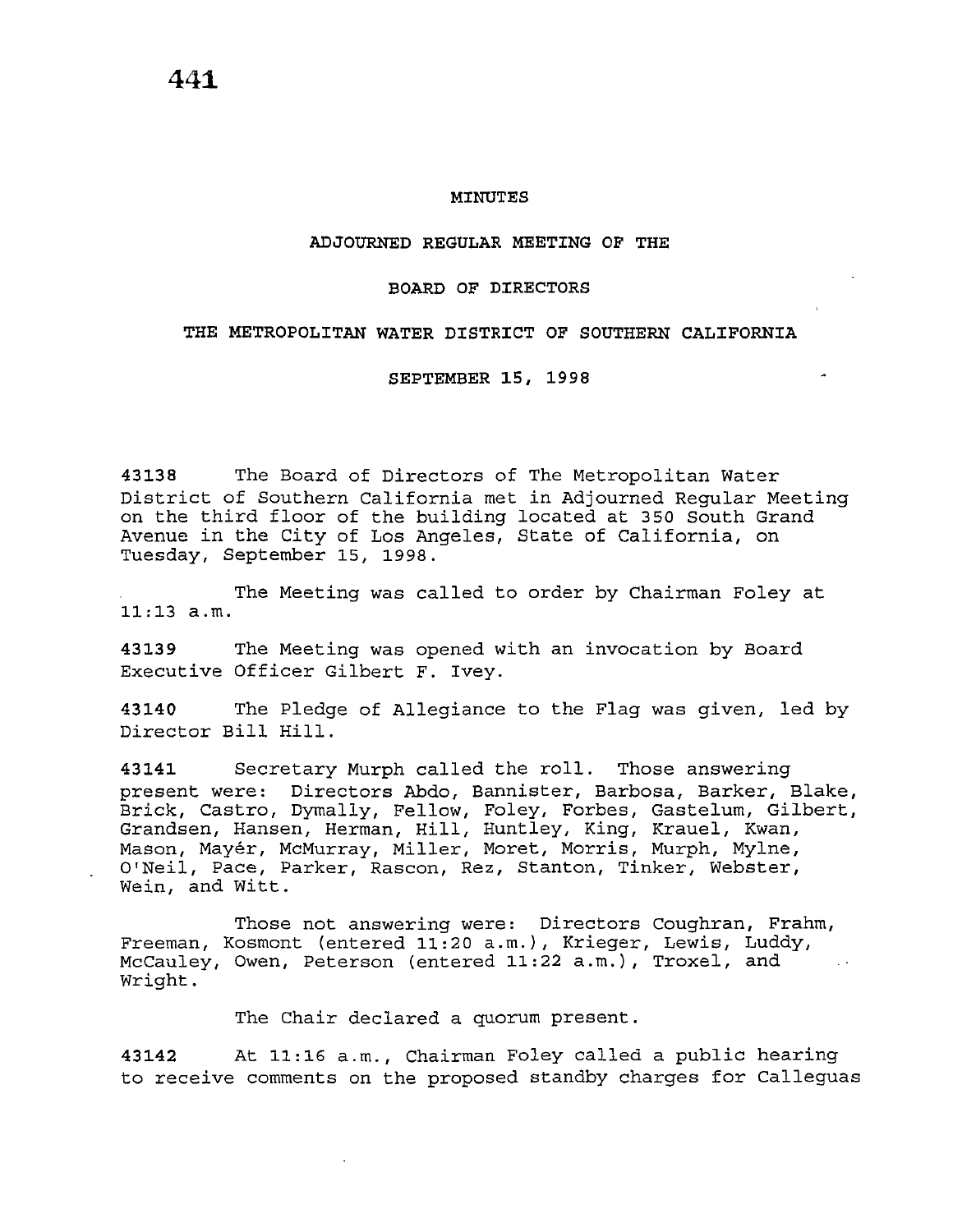Annexation No. 54, Thirty-Eighth Fringe Annexation, and Guajome Annexation.

No members of the public responded; and after tabulation of the ballots were completed and with no protests filed, the Chair closed the public hearing at 11:18 a.m.

**43143** Chairman Foley presented a pin to Director Charles D. Barker emblematic of his completion of thirty-five years of service as a representative of West Basin Municipal Water District on September 10, 1998.

Director Kosmont took his seat at 11:20 a.m.

Director Peterson took his seat at 11:22 a.m.

**43144** Board Executive Officer Ivey announced that the American Water Resources Association board of directors has selected Chairman Foley to be the recipient of the 1998 William C. Ackermann Medal for Excellence in Water Management in recognition of Mr. Foley's leadership in guiding water management in the State of California.

**<sup>43145</sup>**Chairman Foley inquired if there were any additions to the agenda. There being none, the Chair declared only those matters listed on the agenda would be considered.

**43146** Chairman Foley invited members of the public to address the Board on matters within the Board's jurisdiction.

Terry Spragg of Spragg & Associates expressed his disappointment with Metropolitan's rejection of his water bag technology and requested that the Board allow the staff to again review his technology.

**43147** There being no objection, the Chair ordered the reading of the Minutes of the Meeting held July 14, 1998, dispensed with, a copy having been mailed to each Director.

Director Pace moved, seconded by Director Blake and carried, approving the foregoing Minutes as mailed.

**43148** Chairman Foley received and filed a Declaration from the Executive Secretary dated August 19, 1998, stating that she had posted the Notice of Adjournment of the Board of Directors Meeting of September 8, 1998, at 11:00 a.m. to September 15, 1998, at 11:00 a.m.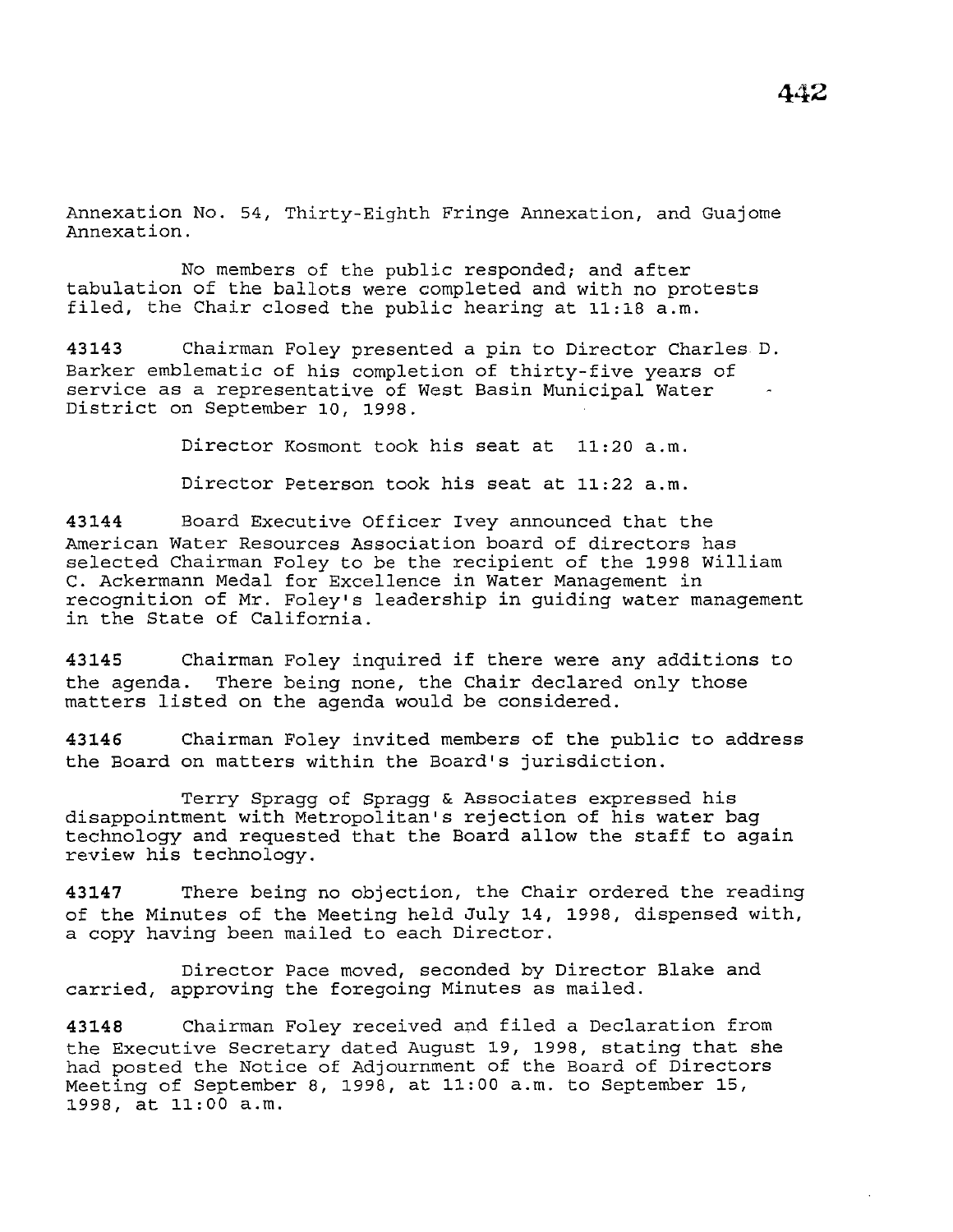**<sup>43149</sup>**Chairman Foley reported on his first meeting as Metropolitan's representative on the Colorado River Board, and stated that storage on the river is high; and he also reported on the discussion of the treatment of those people who have lived along the river and have drawn water but have no formal contracts. The latter item has been discussed over the years, but there is still no resolution.

The Chair then referred to his letter dated September 10, 1998, distributed to the Board, on the use of Metropolitan resources for campaign-related materials or events.

**43150** Organization and Personnel Committee Chairman Wein moved, seconded by Director Blake and carried, approving the modifications to Administrative Code Sections 2471 and 2571 which incorporate the oversight of business development to the jurisdiction of the Organization and Personnel Committee and Special Committee on Real Property Management, as set forth *in*  the Board Chairman's letter dated August 18, 1998.

Director Huntley requested that Section 2571(a) (11) be deleted since it is a duplication of what is already included in Section 2571(a)(2). The Chair so ordered.

**43151** The Chair reported that Agenda Item 6E, the recommendations from the Diversity Steering Committee on the Business Outreach Program, has been tabled for one month by the Executive Committee.

**43152** Special Committee on Real Property Management Chairman King reported that a Temporary Occupancy Certificate for the new Headquarters Building was received on September 14 for floors 1, 2, 3, 4, and 6, as well as the parking structure and the tower roof; and the "Move Team" has been preparing for the multi-phased move which will end on January 31, 1999. On September 23 the Engineering Division will begin moving on to the third and fourth floors. Guckenheimer Enterprises, Inc., has been selected as the food services contractor for the cafeteria in the new Headquarters building, and the first day of business at the<br>building will be on September 28, 1998. The remainder of the building will be on September 28, 1998. project is still ahead of schedule and under budget.

Regarding the La Verne Area Master Plan issues, Director King reported that the Master Plan of the Weymouth and Arrow Highway sites was completed in 1995, and with the completion of the Water Quality Laboratory Expansion, work is now in progress on the entry court landscaping and hardscaping improvements to blend the architecture of the Weymouth buildings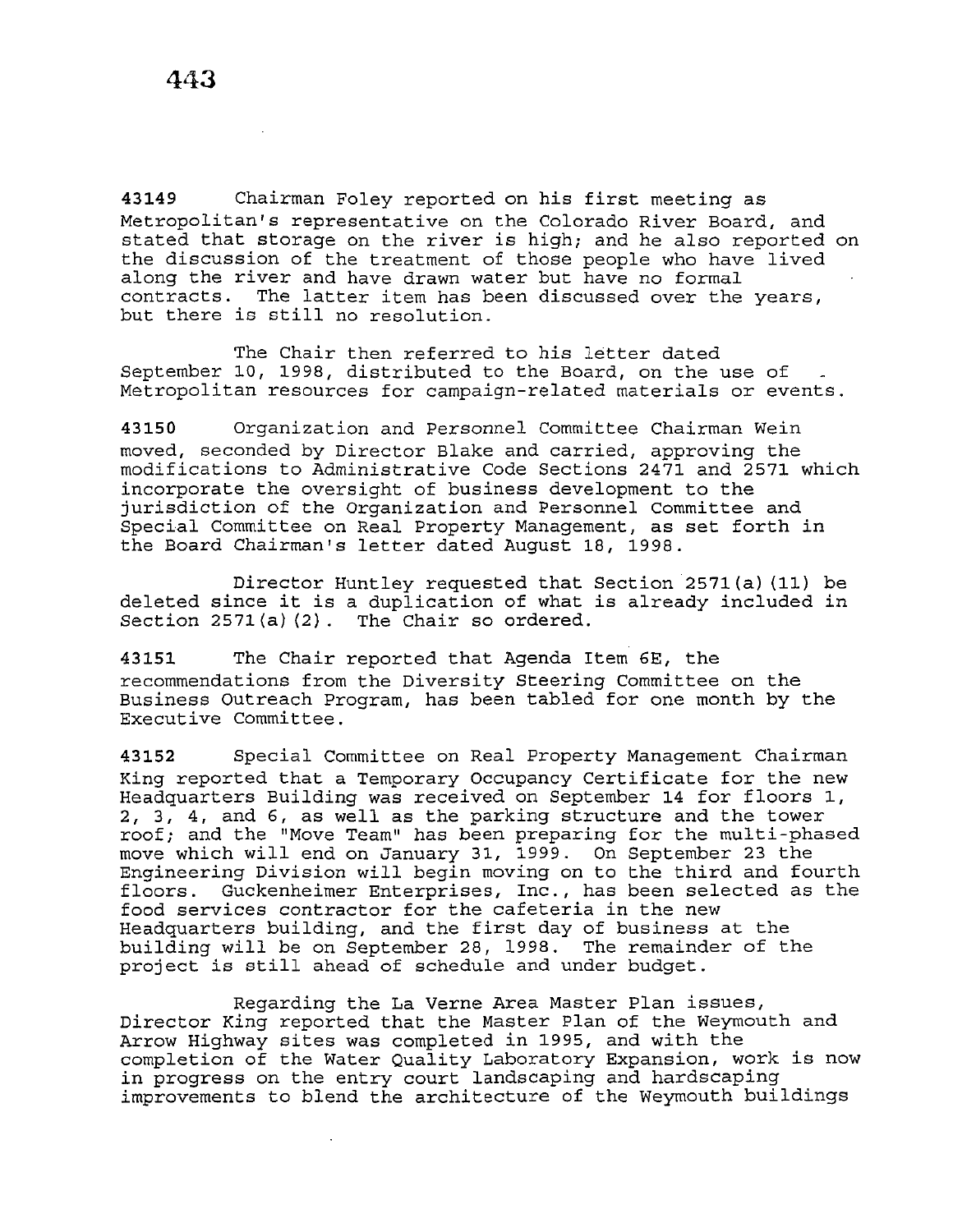and the Water Quality Lab Expansion. CHCG Architects has been retained to prepare the drawings and specifications for the improvements to the Weymouth entry court. To implement many of the Master Plan's recommendations for the Weymouth site, Metropolitan has purchased the 7-acre site next to the treated water reservoir for future Metropolitan's needs.

**43153** Strategic Plan Steering Committee Chairman King reported that approximately eighty percent of the Board and member agencies and sixty-five percent of the external stakeholders were interviewed by the consultant team. The interview process was extended primarily to accommodate members of the Legislature and is expected to be concluded at the end of the month. The three "white papers" to be discussed at the forthcoming workshop will focus on utility needs, Metropolitan's situational analysis, and water resource public policy and will be mailed to the Board in draft form to be discussed at the workshop on September 24 and 25 at the Embassy Suites in Santa Ana. The next meeting of the Strategic Plan Steering Committee will be held on September 29 to review the workshop results. Director King then introduced Kevin Bacon, the project officer of the consultant team.

Kevin Bacon, consultant from PriceWaterhouseCoopers, briefed the Board on the upcoming workshop and the task of building a process leading to the Board adopting a vision statement for Metropolitan for the future progress of the organization.

**43154** Deputy General Manager Means stated there are no further reports on Colorado River matters and the San Diego/liD transfer.

**43155** General Counsel Taylor reported that the tolling agreement with San Diego County Water Authority and Imperial Irrigation District regarding the potential CEQA challenge and other matters expires on September 25, 1998, and requested that the Board authorize its extension to protect Metropolitan's interests.

Director Blake moved, seconded by Director Barker and carried, approving the extension of the tolling agreement to October 25, 1998, and that the General Counsel take whatever appropriate action is necessary to protect Metropolitan's interests.

Directors Krauel, Mason, Parker, and Tinker requested to be recorded as abstaining.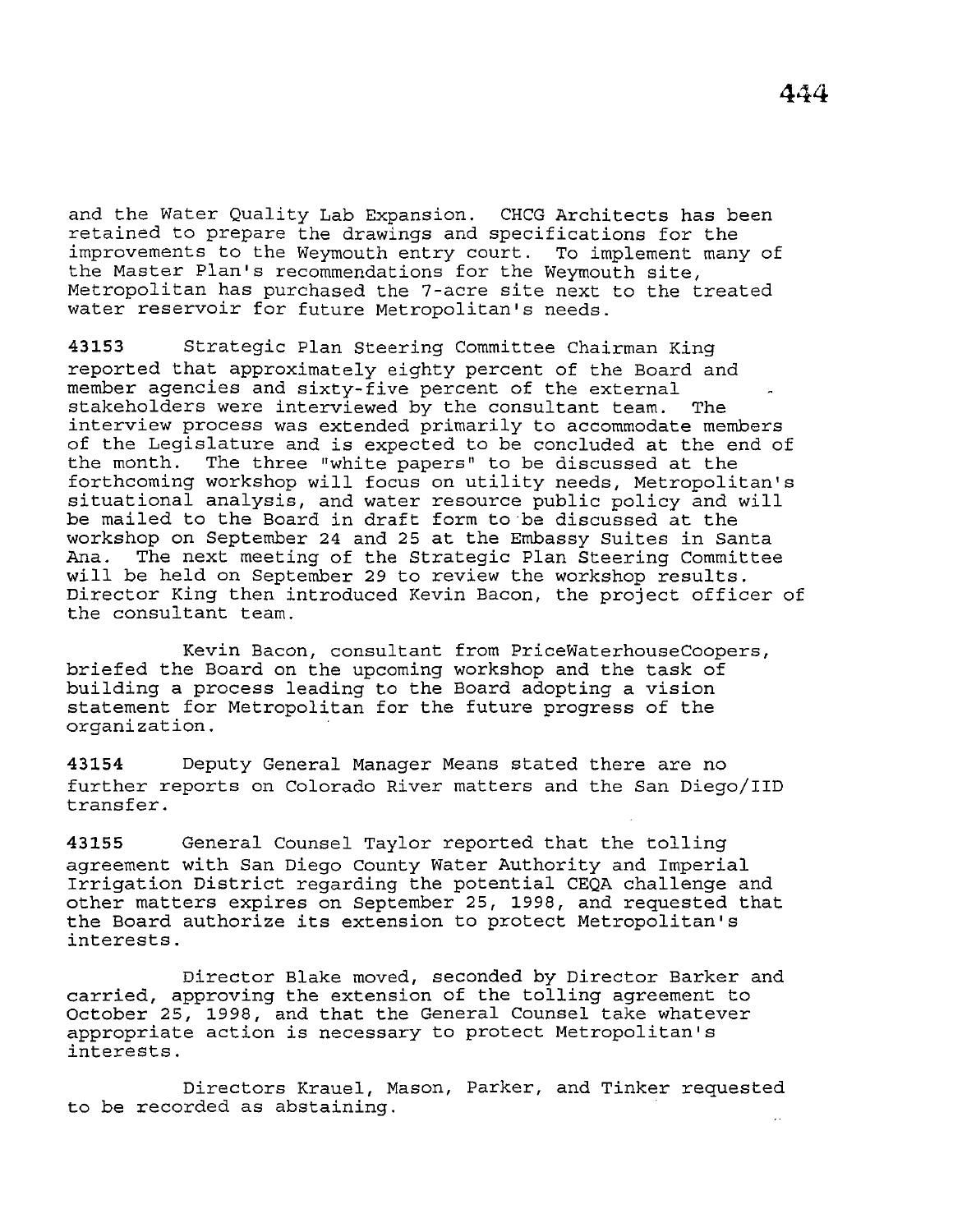**43156** Chairman Foley commented on the material distributed to all Directors from the Chief of Communications on the status of the State legislative bills affecting Metropolitan.

**43157** Deputy General Manager Means reported that General Manager Wodraska is currently attending the California Foundation of the Environment and the Economy (CFEE) water conference which is an executive level leadership forum on future water policy in California. Participants include representatives from the public and private sector, including water industry and environmentalleaders, CEOs from agriculture development, banking, twenty members of the Legislature, and top officials from Governor Wilson's administration, as well as Secretary of the Interior Babbitt.

**43158** By video, the Board received the following reports:

Chief of Operations Malinowski reported that during the week of August 31 electrical storms in Riverside County caused several brush fires in the area of Lake Perris but none of Metropolitan's facilities were affected. However, the electrical storms caused seven of the hydroelectric power plants to trip off-line, but the design of the power plants allowed an automatic transfer flow to an alternative flow-control device, with the systems working well. There was no interruption of water deliveries, and the lost energy revenues during the outages were minimal. Mr. Malinowski then introduced Assistant Chief of Operations Young who reported on the lower salinity level of 500 to 550 milligrams per liter within parts of Metropolitan's system which receive a blend of State project water and Colorado River water. Mr. Young also reported on the upcoming outage of the Casa Loma Canal No. 2 between September 28 and October 17 to allow the contractor to lay a portion of pipe for the Riverside pipeline south that will cross the Casa Loma No. 2. With substantial planning, there will be minimum interruption to the member agencies during the outage.

Chief of Planning and Resources Man reported that through its local resources programs, Metropolitan provides support to its member agencies for the development and operation of water recycling and groundwater recovery projects. Ms. Man further reported that the Santa Ana Watershed Project Authority celebrated the groundbreaking on September 1 for the Chino Basin Desalter Project in the City of Chino, whereby Metropolitan is providing financial assistance of up to \$250 per acre-foot of groundwater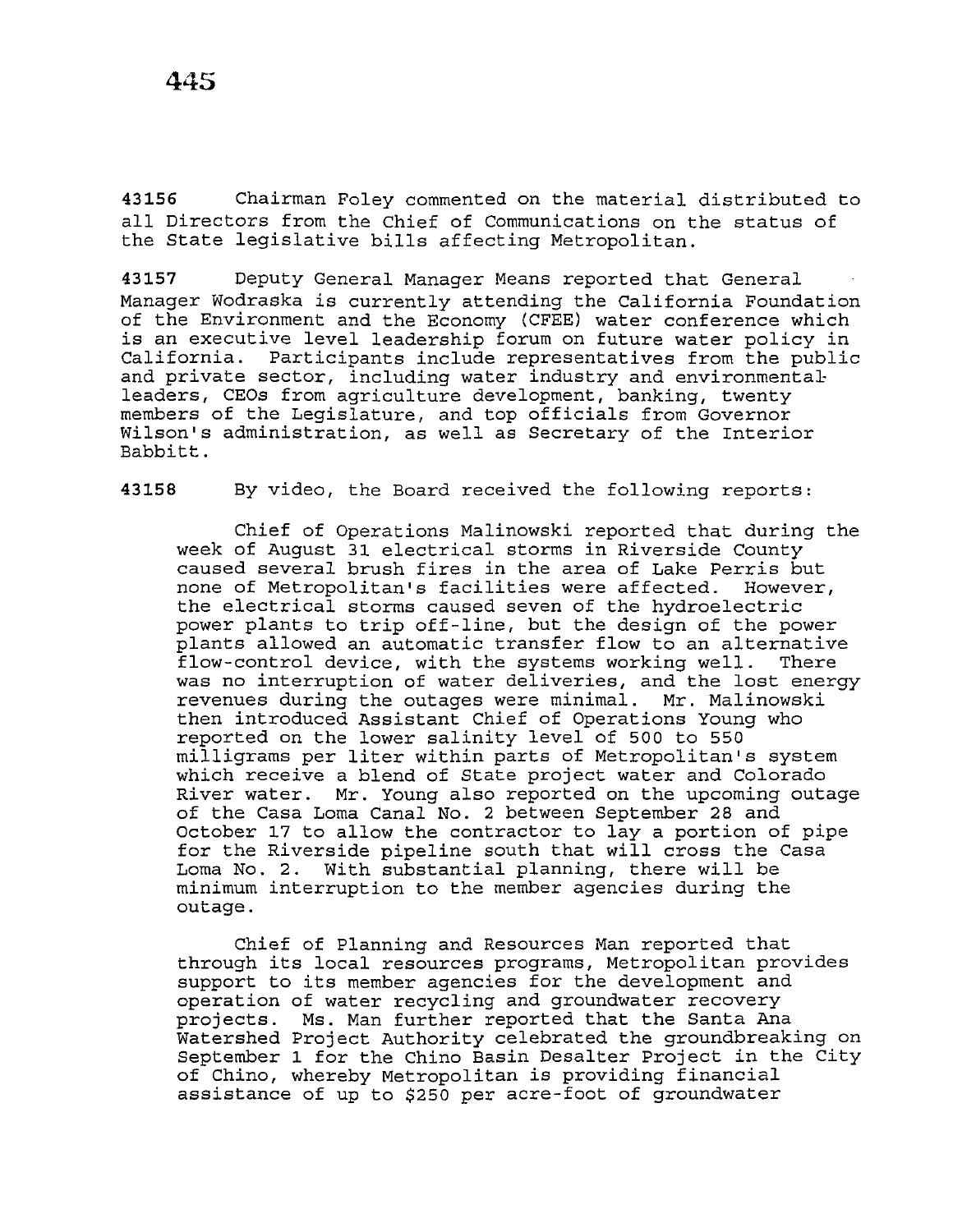**446** 

recovered by the project. Ms. Man stated that Metropolitan is working with its member agencies on other local resources projects that will improve regional water supply reliability and allow Metropolitan to defer expansion of capital improvements.

Chief Financial Officer Becker reported on Metropolitan's financial condition through August of fiscal year 1998-99. Mr. Becker also reported on the recent bond sale by Metropolitan of \$260 million of General Obligation and Revenue Bonds, with the overall true interest cost for the General Obligation Bonds at 4.86% and 4.99% for the Revenue Bonds. This is the lowest rate for Metropolitan's general obligation debt since 1967, and the lowest rate ever for the fixed rate revenue bond debt

Chief Engineer Snyder reported that twenty construction projects are currently underway, representing over 1.2 billion dollars in total construction costs. Mr. Snyder commented on the recently completed history of the Colorado River Aqueduct done by an international team of students, architects, and historians working for the National Park The project is part of the Historic American Engineering Record Program, which was set up to document historically significant engineering, industrial, and maritime projects throughout the United States; Mr. Snyder also reported on the tunneling at the City Creek Portal on the Arrowhead East Tunnel. He then introduced Assistant Chief Engineer Hazel who provided an update on the Alameda Corridor Project. The project is a 20-mile railroad corridor that will connect the ports of Los Angeles and Long Beach to the rail network near downtown Los Angeles. Metropolitan is involved because portions of four of Metropolitan's pipelines in at least six locations will have to be relocated, and construction is expected to start early next year.

**43159** Director Dymally introduced Bob Campbell, the new General Manager of the Water Replenishment District.

**43160** General Counsel Taylor reported that distributed to each Director is a list with the telephone numbers of both California Senators Boxer and Feinstein and urged Directors to relay to the Senators their support for Senator Kempthorne's amendment of his Endangered Species Act Reform Bill (S. 1180), which the Senator is attempting to attach to the Department of the Interior appropriations bill.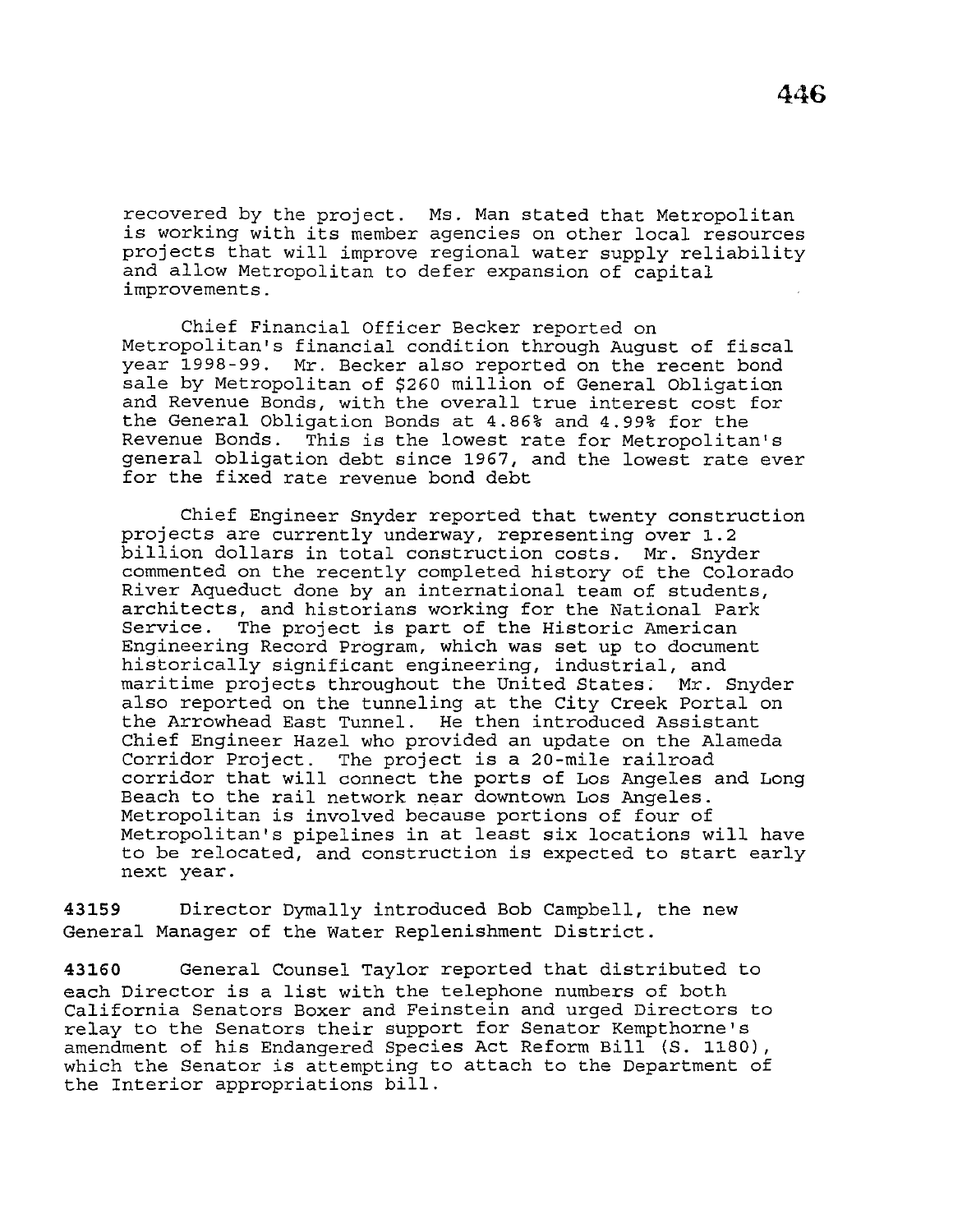**43161** Director Blake moved, seconded by Director Miller and carried, adding Agenda Items 8-2, 8-3, 8-5, 8-6, and 8-13 through 8-20 to the Consent Calendar.

**43162** The Chair reported that Agenda Items 7-4, 8-1, and 8-4 have been withdrawn; Agenda Item 7-12 is withdrawn from the Consent Calendar; and Agenda Item 9-11 has been changed to an "action'' item.

Director Mylne moved, seconded by Director Morris and carried, and the Board approved the Consent Calendar Items, **M.I. 43163** through **M.I. 43184,** as follows:

**43163** Authorized Metropolitan to provide water quality testing services to Marin County Municipal Water District pursuant to a contract not to exceed \$5,000, subject to the contract being in form approved by the General Counsel, as set forth in the General Manager's letter dated August 24, 1998.

**43164** Authorized an increase of \$370,000 in Appropriation No.15282 to a total of \$2,919,000 from the Pay-As-You-Go Fund (Board Action No. 3), to complete the connection of the digital microwave presently serving the desert pumping facilities to Weymouth Filtration Plant, as set forth in the General Manager's letter dated August 18, 1998.

**43165** Authorized (1) Appropriation No. 15340 (Board Action No. 1) in the amount of \$1,310,000 from the Pay-As-You-Go Fund, to finance all estimated costs for design, purchase of materials, and replacement of the current electronic messaging infrastructure; and (2) the General Manager to award a contract in the maximum amount of \$700,000 (including state sales tax) to Compaq Computer Corporation for designing and implementing an electronic messaging system, as set forth in the General Manager's letter dated August 18, 1998.

Director Kosmont requested to be recorded as abstaining.

**43166** Authorized the General Counsel to amend Agreement No. 12856 with the appraisal firm of Mason & Mason from a maximum payable of \$250,000 to \$400,000, including expenses, for eminent domain litigation to acquire property for the Inland Feeder Project, as set forth in the General Counsel's letter dated August 20, 1998.

Directors Krauel, Mason, Parker, and Tinker requested to be recorded as voting no.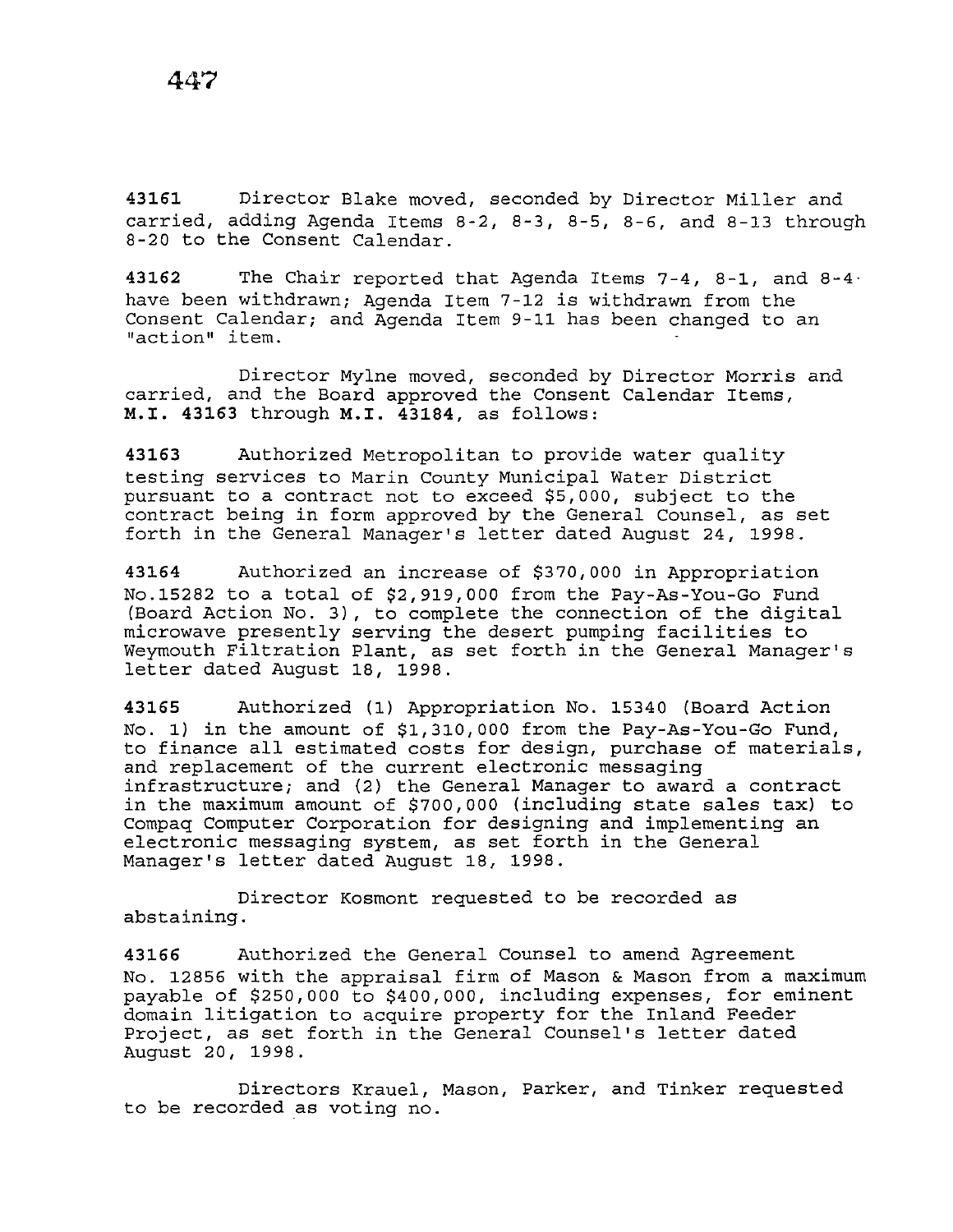**43167** Authorized the General Counsel to amend Agreement No. 15366 with the law firm of Ellison & Schneider to increase the total amount payable an additional \$200,000 under the agreement for services relating to Colorado River issues, as set forth in the General Counsel's letter dated August 20, 1998.

Directors Krauel, Mason, Parker, and Tinker requested to be recorded as abstaining.

**43168** Authorized the General Manager and the General Counsel to amend Agreement No. 4645 with the law firm of Morgan, Lewis, & Beckius to increase the maximum amount payable under the agreement by \$75,000 to an amount not to exceed \$175,000 per twelve-month period, for legal services relating to labor relations for the Eastside Reservoir Project, as set forth in the letter signed jointly by the General Manager and the General Counsel dated August 14, 1998.

**43169** Authorized an amendment to Agreement No. 6255 between Metropolitan and the law firm of Duncan, Weinberg, Genzer & Pembroke to increase the maximum amount payable by an additional \$475,000 to \$1,375,000, for advice and representation in legal proceedings arising out of the restructuring of the electric utility industry, as set forth in the General Counsel's letter dated August 19, 1998.

**43170** Authorized the General Counsel to intervene and to take all actions necessary to protect Metropolitan's interests in the litigation entitled Spirit of the Sage Council, et al. v. Bruce Babbitt, Secretary, U.S. Department of the Interior, et al., United States District Court for the District of Columbia Case Number 98-CIV-01873, as set forth in the letter signed jointly by the General Manager and the General Counsel dated August 24, 1998.

**<sup>43171</sup>**The Board (1) certified it has reviewed and considered the information provided in the Mitigated Negative Declaration for the Beverly Hills Desalter Project and adopted the Lead Agency's findings related to the project; and (2) authorized the General Manager to execute a Groundwater Recovery Program agreement with the City of Beverly Hills to implement the Beverly Hills Desalter Project consistent with the major terms and conditions contained in the General Manager's letter dated August 25, 1998, subject to the agreement being in form approved by the General Counsel.

Director Webster requested to be recorded as abstaining.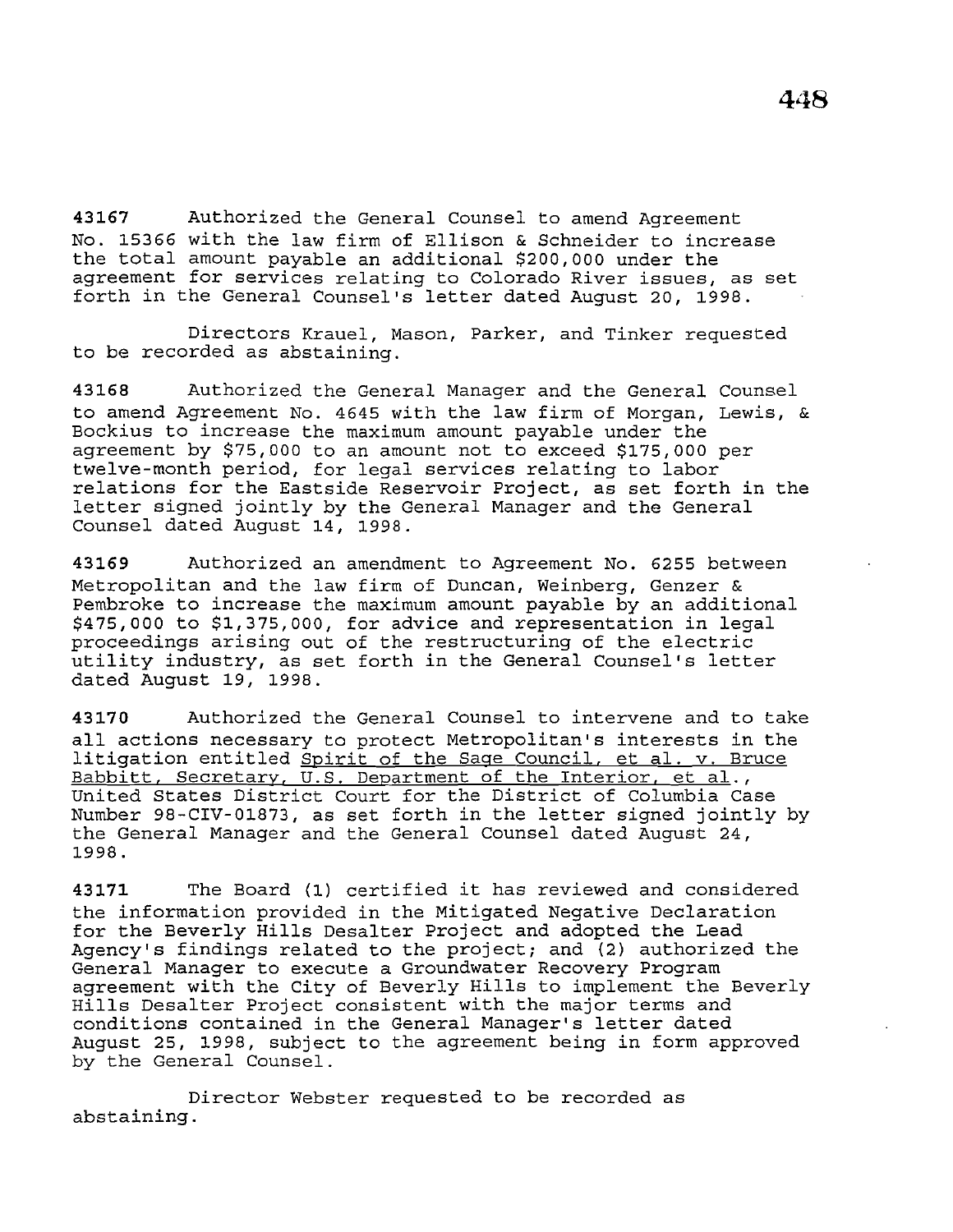**43172** Authorized the General Manager to pay Metropolitan's share of the total contribution to the Six Agency Fund in the amount of \$409,863, and Metropolitan's share of the total contribution to the Colorado River Association-Six Agency Committee in the amount of \$40,404 for fiscal year 1998-99, as set forth in the General Manager's letter dated August 25, 1998.

**43173** Authorized (1) Appropriation No. 15308-E (Board Action No. 2) in the amount of \$3,219,000 from the Pay-As-You-Go Fund, to finance all estimated costs for Stage II of the System Upgrades for Server and Workstations Program; and (2) the General Manager to have all necessary work performed to complete Stage II of the three-stage System Upgrades for Server and Workstations Program, as set forth in the General Manager's letter dated August 18, 1998.

**43174** To accomplish the F.E. Weymouth Filtration Plant Rehabilitation Program, the Board (1) authorized Appropriation No. 15345 (Board Action No. 1) in the amount of \$2,860,000 from the Pay-As-You-Go Fund, to finance all program costs in advance of award of a construction contract;  $(2)$  delegated to the General Manager authority to award a procurement contract for equipment, not to exceed \$350,000; and (3) authorized the General Manager to have all work performed, except for construction contracts of \$250,000 or more, as set forth in the General Manager's letter dated August 18, 1998.

**43175** To repair the Joseph Jensen Filtration Plant Finished Water Reservoir No. 1, the Reservoir No. 1 overflow/service connection pipeline, plus provide temporary service to the Los Angeles Department of Water and Power LA-25 service connection, the Board (1) authorized Appropriation No. 15343 (Board Action No. 1) in the amount of \$5,000,000 from the Pay-As-You-Go Fund, to finance all associated costs; (2) authorized the General Manager to have all work performed; and {3) delegated to the General Manager the authority to award a lump-sum construction contract, not to exceed \$3,500,000, for the repairs, subject to the contract being in form approved by the General Counsel, as set forth in the General Manager's letter dated August 18, 1998.

**43176** Authorized the General Manager to negotiate a costsharing and reimbursement agreement with International Desalination Technologies, a joint venture of Parsons Corporation and Israel Desalination Engineering, Ltd., for the purpose of continuing the commercialization of Metropolitan's seawater desalination technology; with the draft agreement, as well as other options, to be brought back for the Board's deliberation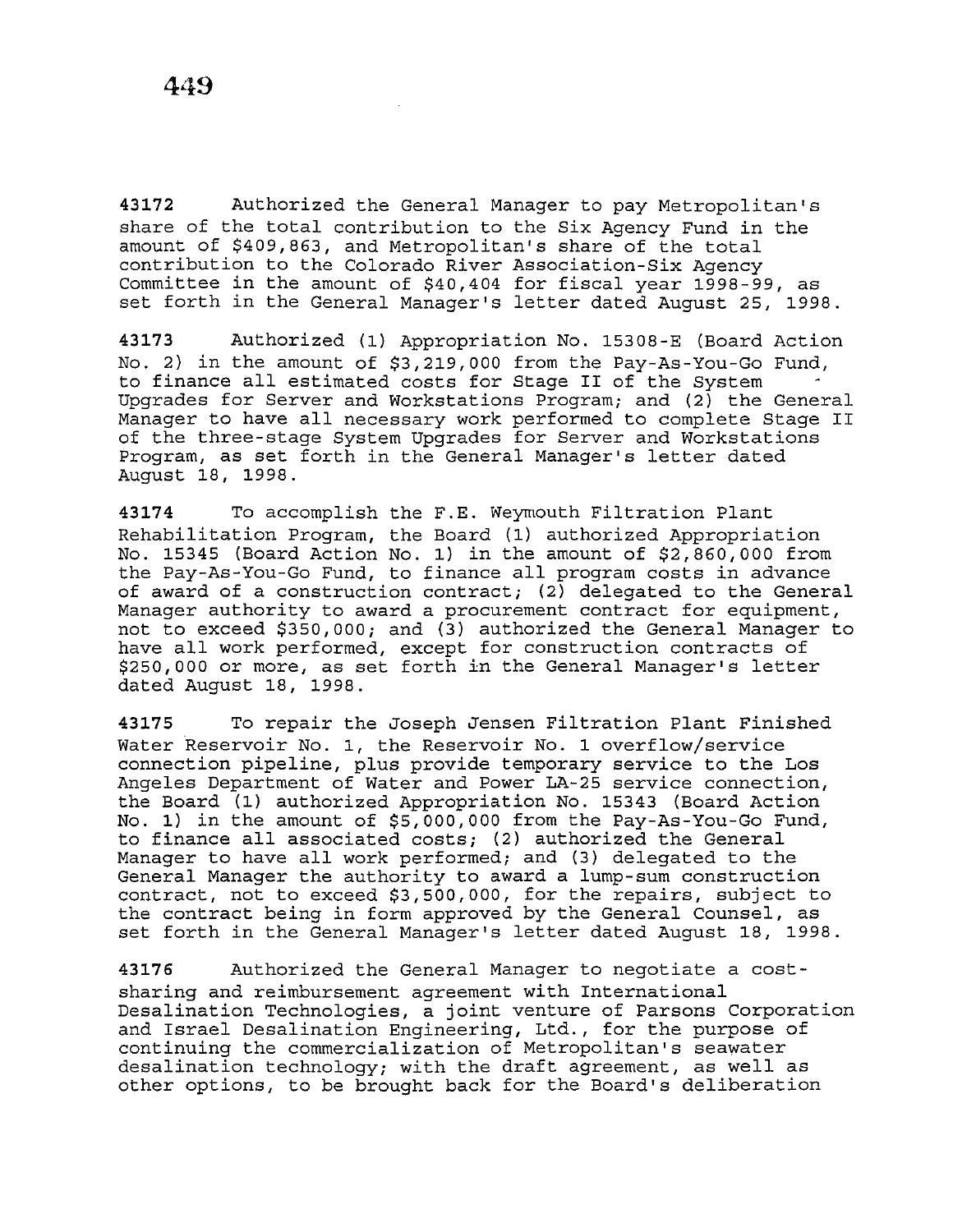and decision, as set forth in the General Manager's letter dated September 14, revised from his letter dated August 19, 1998.

**43177** The Board adopted, by a two-thirds vote, **Resolution <sup>8597</sup>**attached to the General Manager's letter dated August 18, 1998, to condemn the property in interests described in Exhibits A and B attached to the foregoing letter, in accordance with the eminent domain law, and directing the General Counsel to commence condemnation proceedings in San Bernardino County to acquire said property interests for the Inland Feeder Project, said Resolubion entitled:

**A RESOLUTION OF THE BOARD OF DIRECTORS OF THE METROPOLITAN WATER DISTRICT OF SOUTHERN CALIFORNIA DIRECTING THE CONDEMNATION OF CERTAIN PROPERTY SITUATED IN THE COUNTY OF SAN BERNARDINO (INLAND FEEDER PROJECT)** 

Directors Krauel, Mason, Parker, and Tinker requested to be recorded as voting no.

**43178** The Board adopted, by a two-thirds vote, **Resolution <sup>8598</sup>**attached to the General Manager's letter dated August 20, 1998, to condemn the properties described in Exhibits A and B attached to the foregoing letter, in accordance with the eminent domain law, and directing the General Counsel to commence condemnation proceedings in San Bernardino County to acquire said properties for the Inland Feeder Project, said Resolution entitled:

**A RESOLUTION OF THE BOARD OF DIRECTORS OF THE METROPOLITAN WATER DISTRICT OF SOUTHERN CALIFORNIA DIRECTING THE CONDEMNATION OF CERTAIN PROPERTY SITUATED IN THE COUNTY OF SAN BERNARDINO (INLAND FEEDER PROJECT)** 

Directors Krauel, Mason, Parker, and Tinker requested to be recorded as voting no.

**43179** The Board adopted, by a two-thirds vote, **Resolution <sup>8599</sup>**attached to the General Manager's letter dated August 20, 1998, to condemn property described in Exhibits A and B attached to the foregoing letter, in accordance with the eminent domain law, and directing the General Counsel to commence condemnation proceedings in San Bernardino County to acquire said property for the Inland Feeder Project, said Resolution entitled: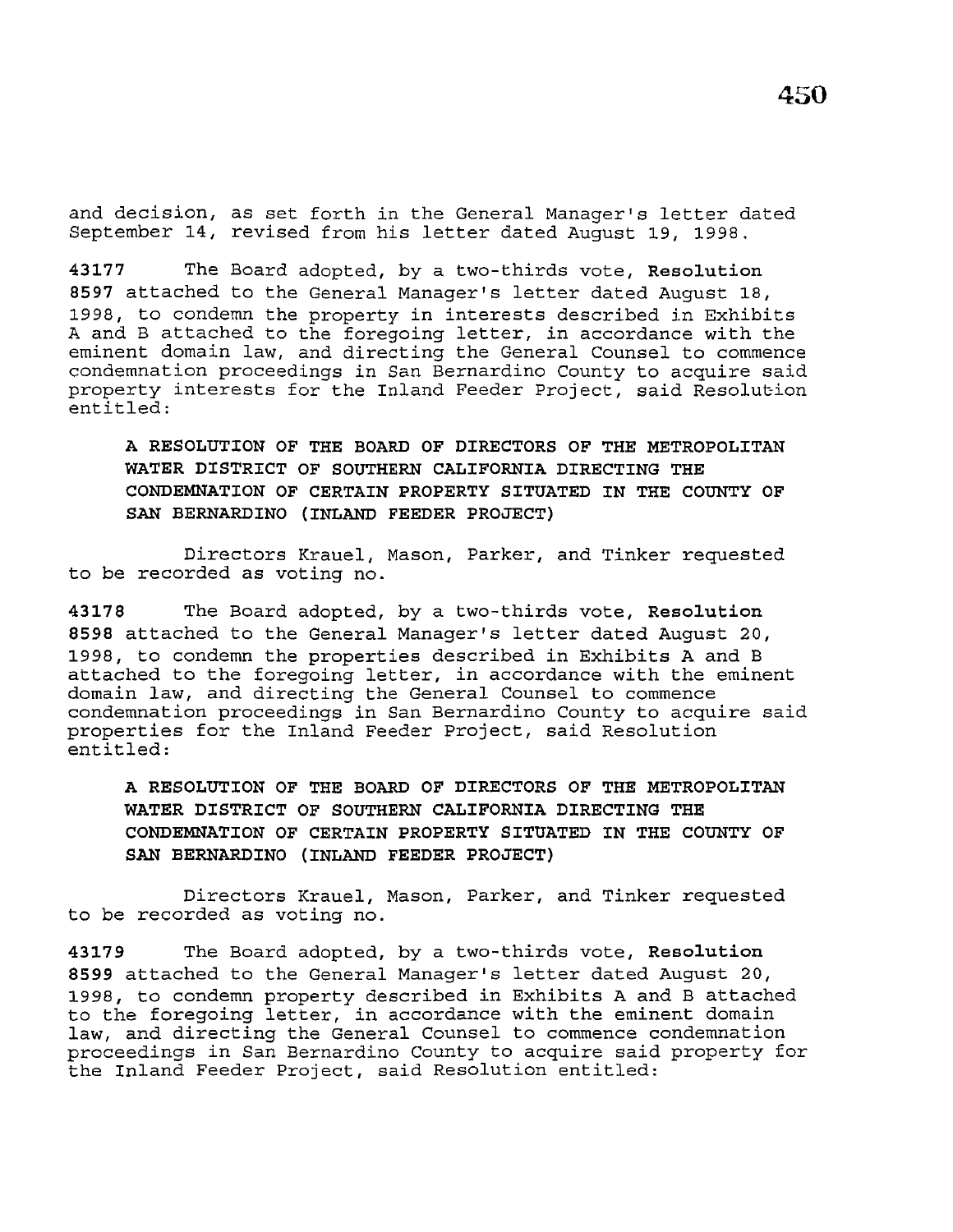**A RESOLUTION OF THE BOARD OF DIRECTORS OF THE METROPOLITAN WATER DISTRICT OF SOUTHERN CALIFORNIA DIRECTING THE CONDEMNATION OF CERTAIN PROPERTY SITUATED IN THE COUNTY OF SAN BERNARDINO (INLAND FEEDER PROJECT)** 

Directors Krauel, Mason, Parker, and Tinker requested to be recorded as voting no.

**43180** The Board adopted, by a two-thirds vote, **Resolution <sup>8600</sup>**attached to the General Manager's letter dated August 20; 1998, to condemn property interests described in Exhibits A and B attached to the foregoing letter, in accordance with the eminent domain law, and directing the General Counsel to commence condemnation proceedings in San Bernardino County to acquire said property interests for the Inland Feeder Project, said Resolution entitled:

**A RESOLUTION OF THE BOARD OF DIRECTORS OF THE METROPOLITAN WATER DISTRICT OF SOUTHERN CALIFORNIA DIRECTING THE CONDEMNATION OF CERTAIN PROPERTY SITUATED IN THE COUNTY OF SAN BERNARDINO (INLAND FEEDER PROJECT)** 

Directors Krauel, Mason, Parker, and Tinker requested to be recorded as voting no.

**43181** Authorized the acquisition of property adjacent to Colorado River Aqueduct Whitewater Siphon (MWD Parcel No. 129-10- 20) owned by Granite Construction Company, Inc., as set forth in the General Manager's confidential letter dated August **11,** 1998.

**43182** Authorized the final settlement offer in eminent domain action entitled The Metropolitan Water District of Southern California v. Schouten Brothers, et al., Riverside County Superior Court Case No. 291256, for the Inland Feeder Project, as set forth in the General Counsel's confidential letter dated August 25, 1998.

Directors Krauel, Mason, Parker, and Tinker requested to be recorded as voting no.

**43183** Authorized the settlement of the eminent domain action entitled The Metropolitan Water District of Southern California v. Gerald L. Preston, et al., San Bernardino County Superior Court Case No. 44872, for the Inland Feeder Project, as set forth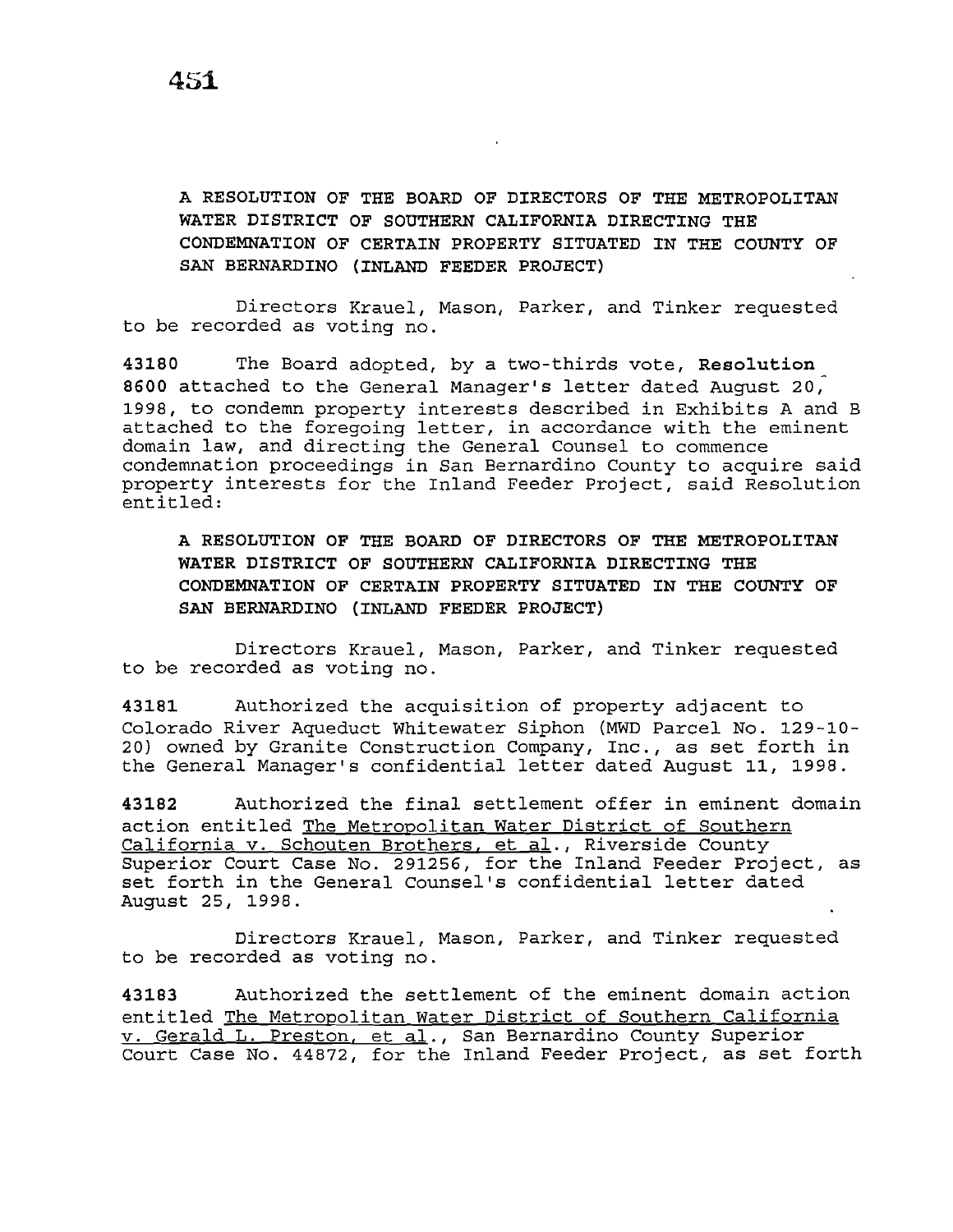in the General Counsel's. confidential letter dated August 21, 1998.

Directors Krauel, Mason, Parker, and Tinker requested to be recorded as voting no.

**43184** Authorized the amendment of contracts with special counsel to finance costs of litigation in the cases entitled Anvar Alfi, et al. v. Metropolitan, Los Angeles County Superior Court Case No. BC 191881; Dewayne Cargill v. Metropolitan, Los Angeles County Superior Court Case No. BC 194444; and Dewayne Cargill v. Metropolitan, Los Angeles County Superior Court Case No. BS 052318, as set forth in the General Counsel's confidential letter dated August 25, 1998.

**43185** General Counsel Taylor reported that this item was amended at the Organization and Personnel Committee to eliminate the affidavit that would be signed with the understanding that the normal certification that people have to make for any kind of benefits would be added in place of an affidavit and that would be keeping with the type of certification required for other PERS' benefits; and with that understanding the item was approved and any action by the Board would be subject to that amendment.

Organization and Personnel Committee Chairman Wein moved, seconded by Director Krauel and carried, authorizing the General Manager to (1) amend Metropolitan's contracts for dental, vision, life, and group accident insurance programs to permit enrollment of domestic partners; (2) amend Metropolitan's Administrative Code Sections 6229, Special Leave; and 6248, Bereavement Leave, to include domestic partners in the definition of immediate family members as detailed in Exhibit A to the General Manager's letter dated August 18, 1998; and (3) establish a new Administrative Code Section 6233, Domestic Partners, which defines the criteria outlining a domestic partnership as reflected in Exhibit B to the foregoing letter, subject to the amendment approved by the Organization and Personnel Committee.

Directors Bannister, Blake, Huntley, Mason, McMurray, Murph, Stanton, and Witt requested to be recorded as voting no.

Directors Barbosa, Foley, Hansen, and Herman requested to be recorded as abstaining.

**43186** Engineering and Operations Committee Chairman Miller moved, seconded by Director Blake and carried, authorizing the General Manager to expend an additional \$4,300,000 of previously appropriated funds and to execute Extra Work Orders to the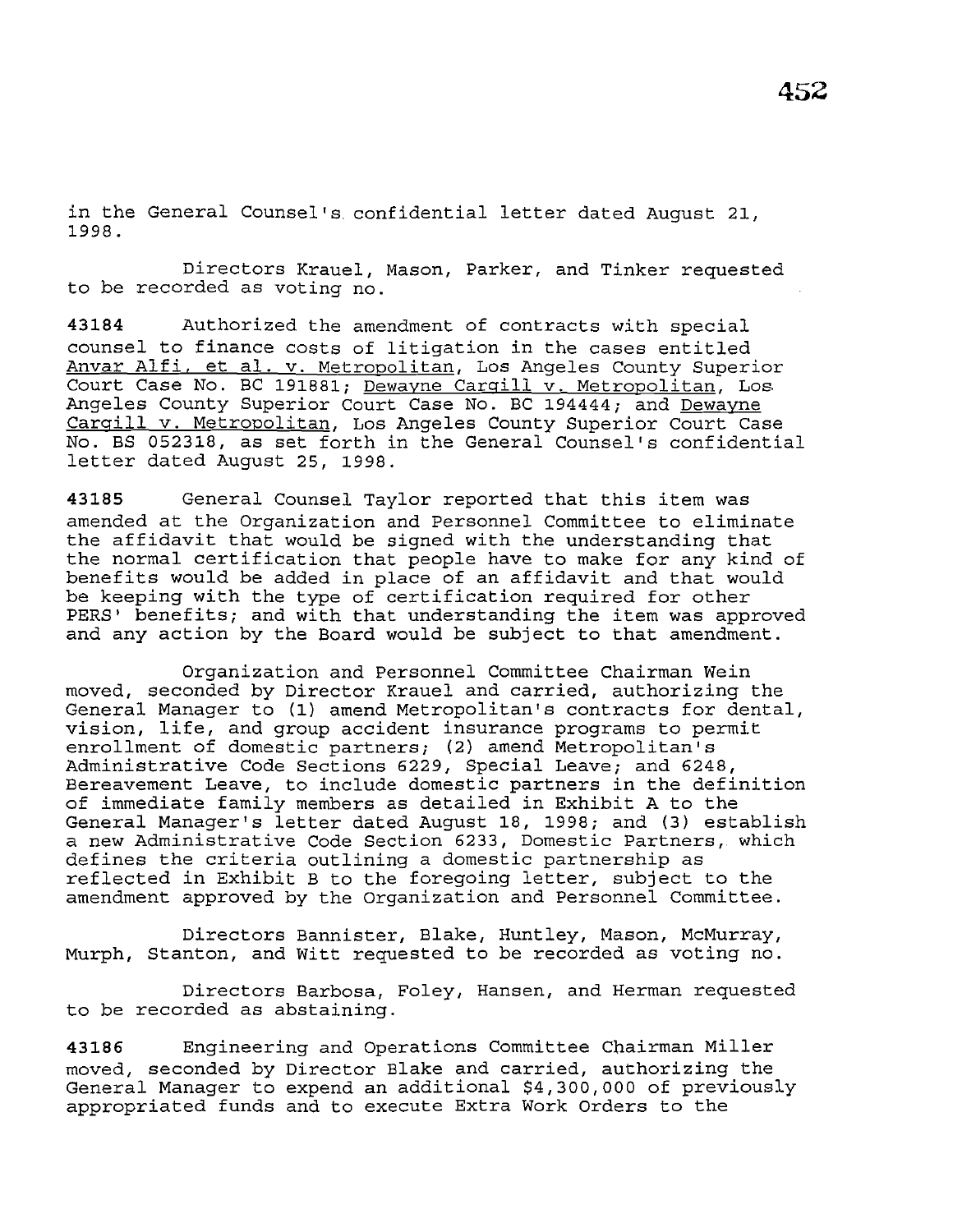contractor constructing the P-1 Pumping Plant of the Eastside Reservoir Project, not to exceed a cumulative total of \$9,800,000 (15.8 percent of the original contract amount), subject to the Work Orders being in form approved by the General Counsel, as set forth in the General Manager's letter dated August 25, 1998.

 $\chi$ 

**43187** To provide security services at various District facilities, Organization and Personnel Committee Chairman Wein moved, seconded by Engineering and Operations Committee Chairman Miller and carried, and the Board authorized the General Manager to (1) enter into a \$3,900,000 agreement with U.S. Guards, Inc., for a one-year period commencing October 1, 1998, and ending September 30, 1999, subject to the agreement being in form approved by the General Counsel; and (2) renew the agreement annually for up to 36 months at a maximum amount not to exceed five percent over the previous year maximum, as set forth in the General Manager's letter dated August 19, 1998.

**43188** Water Planning and Resources Committee Chairman Brick moved, seconded by Director Mayer and carried, adopting the proposed Bay-Delta Policy Position Paper for submittal to CALFED and other interested parties, as set forth in the General Manager's letter dated August 25, 1998, with the revised attachment dated September 15, 1998.

**43189** Water Planning and Resources Committee Chairman Brick moved, seconded by Director Mayer and carried, approving the Water Surplus and Drought Management (WSDM) Plan Principles included as Attachment A to the General Manager's letter dated August 25, 1998, as guidelines for development of the WSDM Plan.

Director Krauel reported that at the Water Planning and Resources Committee meeting yesterday the committee approved the item to include her request that the interruption of interim agricultural water customers would occur after the interruption of interruptible supplies, and asked if this is also included in the Board's action. Director Brick replied that it is included.

Directors Bannister, Huntley, King, Stanton, and Witt requested to be recorded as voting no.

**43190** Committee on Communications and Legislation Chairman Pace reported that the committee, at its meeting of September 14, recommended that the Board take action on this item, and therefore moved, seconded by Director Blake, that the Board express opposition to Proposition 9 on the November 1998 ballot,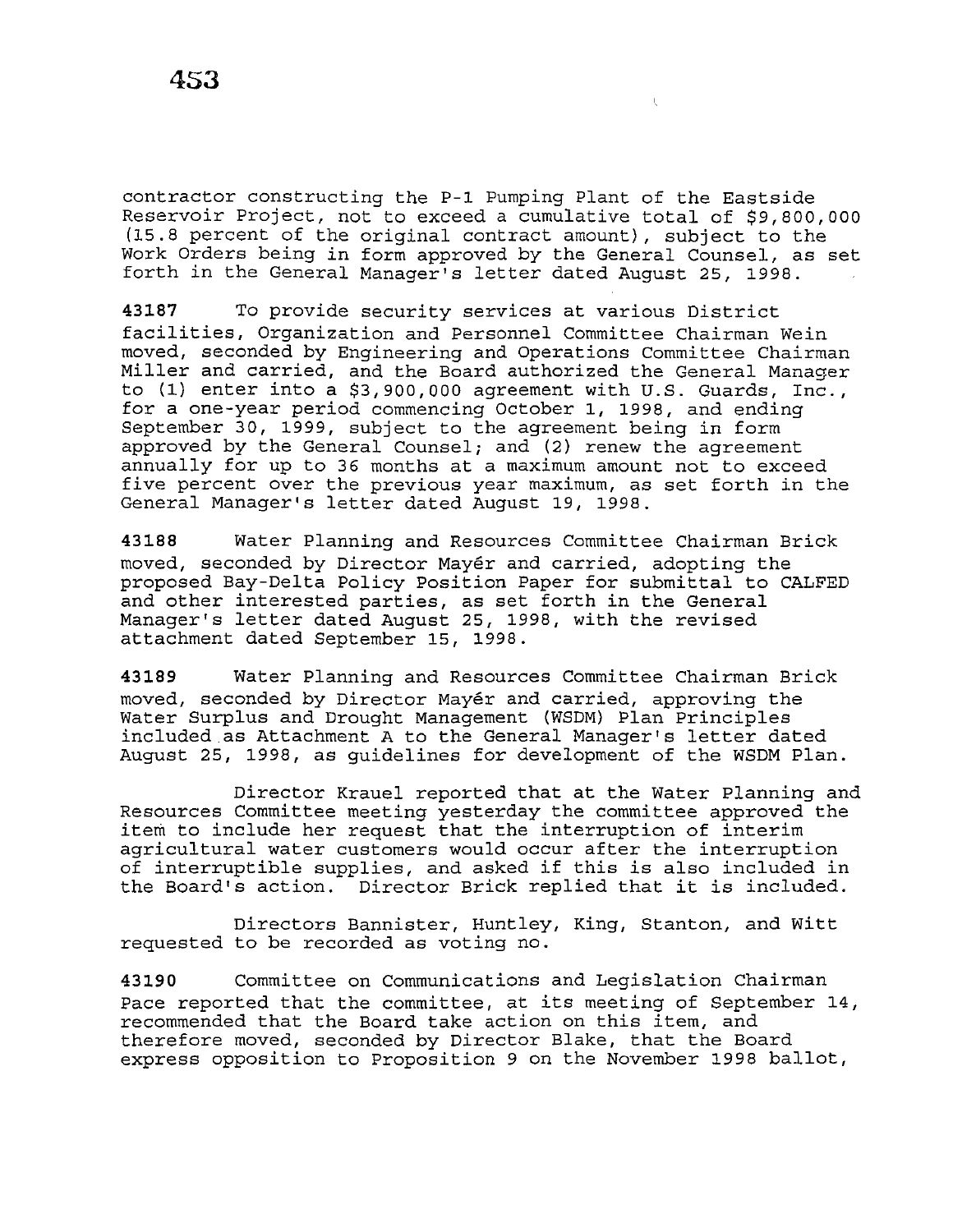The Utility Rate Reduction and Reform Act, as set forth in the General Counsel's revised letter dated September 14, 1998.

Directors Abdo, Brick, and Peterson requested to be recorded as voting no.

Director Barbosa requested to be recorded as abstaining.

43191 The following listed communications were submitted for the information of the Board:

- a. Letter of the General Manager dated August 18, 1998, reporting on the operating data for the month of July.
- b. Letter of the General Counsel dated August 31, 1998, transmitting the activity report of the Legal Department for the month of August.
- c. Letter of the Auditor dated August 25, 1998, transmitting the activity report of the Audit Department for the month of August.
- d. Letter of the General Manager dated August 20, 1998, transmitting the Executive Financial Summary for the month of July.
- e. Letter of the General Manager dated August 18, 1998, reporting on the Capital Program Variance, June 1998.
- f. Letter of the General Manager dated August 18, 1998, submitting a status report on Phase One of the Information Systems Strategic Plan as of June 30, 1998.
- g. Letter of the General Manager dated August 25, 1998, transmitting the preliminary analysis of the 1999 Statement of Charges for the State Water Project.
- h. Letter of the General Manager dated September 1, 1998, reporting on Sale of Waterworks General Obligation Bonds, Series H, Waterworks General Obligation Refunding Bonds, 1998 Series A, and Water Revenue Refunding Bonds, 1998 Series A.
- i. Letter of the General Manager dated August 25, 1998, submitting an update on the Residential Ultra-Low-Flush Toilet Program.